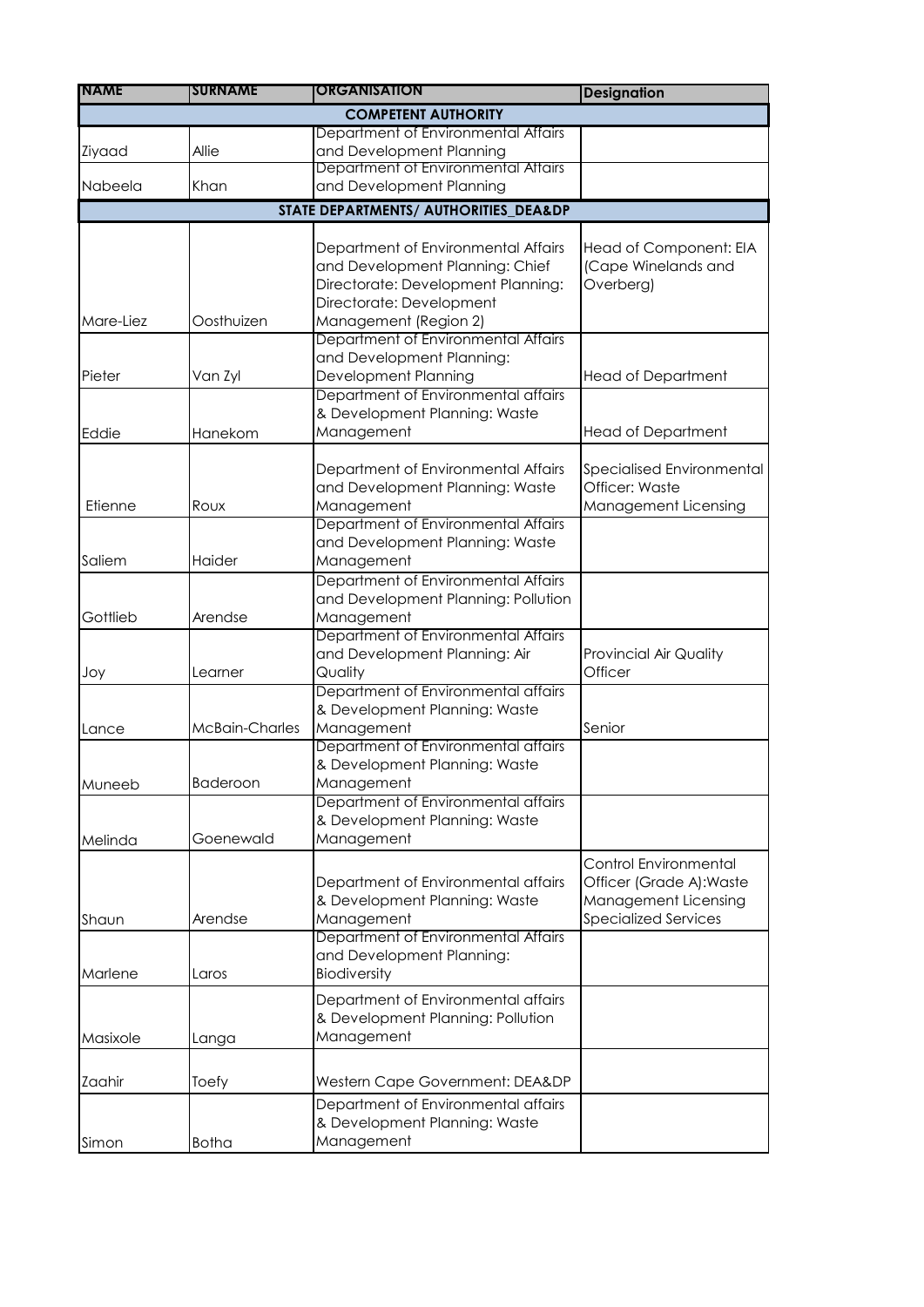|                                                       |                   | Department of Environmental Affairs             |                                            |  |  |  |
|-------------------------------------------------------|-------------------|-------------------------------------------------|--------------------------------------------|--|--|--|
|                                                       |                   | and Development Planning:                       |                                            |  |  |  |
|                                                       |                   | Directorate: Pollution and Chemicals            | Pollution Monitoring and                   |  |  |  |
| Arabel                                                | <b>McClelland</b> | Management                                      | Information Management                     |  |  |  |
| STATE DEPARTMENTS/AUTHORITIES _ OTHER ORGANS OF STATE |                   |                                                 |                                            |  |  |  |
|                                                       |                   |                                                 | Conservation Intelligence                  |  |  |  |
| Alana                                                 | Duffel-Canham     | Cape Nature                                     | Manager-Landscape<br>Central               |  |  |  |
|                                                       |                   | Western Cape Government: Road                   |                                            |  |  |  |
| Grace                                                 | Swanepoel         | Network Management                              |                                            |  |  |  |
|                                                       |                   | Western Cape Government: Road                   |                                            |  |  |  |
| Schalk                                                | Carstens          | Network Management                              |                                            |  |  |  |
|                                                       |                   | Western Cape Government: Road                   |                                            |  |  |  |
| Devlin                                                | Fortuin           | Network Management                              |                                            |  |  |  |
|                                                       |                   | Western Cape Government: Road                   |                                            |  |  |  |
| Alvin                                                 | Cope              | Network Management                              |                                            |  |  |  |
|                                                       |                   | Department of Agriculture, Forestry &           |                                            |  |  |  |
| Annette                                               | Geertsema         | <b>Fisheries</b>                                |                                            |  |  |  |
|                                                       |                   |                                                 | Director: Sustainable                      |  |  |  |
| Francis                                               | Steyn             | Western Cape Department of<br>Agriculture       | Resource Management,<br>LandCare Programme |  |  |  |
| <b>Brandon</b>                                        | Layman            | Department of Agriculture                       | LandUse Manager                            |  |  |  |
| Kyle                                                  | Solomons          | Department of Agriculture                       | Pre-YPP Candidate                          |  |  |  |
| Keith                                                 | Cloete            | Western Cape Dept. of Health                    | <b>Head of Department</b>                  |  |  |  |
|                                                       |                   | Department of Transport and Public              |                                            |  |  |  |
| Melissa                                               | <b>Barker</b>     | Works-PGWC - National                           |                                            |  |  |  |
|                                                       |                   | Western Cape Government: Road                   |                                            |  |  |  |
| Malcolm                                               | Watters           | Network Management                              |                                            |  |  |  |
|                                                       |                   | Western Cape Department of                      |                                            |  |  |  |
| Vanessa                                               | <b>Stoffels</b>   | Transport and Public Works                      |                                            |  |  |  |
|                                                       |                   | Western Cape Department of                      |                                            |  |  |  |
| <b>Barend</b>                                         | du Preez          | Transport and Public Works                      |                                            |  |  |  |
| Jacqueline                                            | Samson            | Western Cape Department of Human<br>Settlements | <b>Head of Department</b><br>(HOD)         |  |  |  |
|                                                       |                   | Western Cape Department of Human                |                                            |  |  |  |
| Nathan                                                | Adriaanse         | Settlements                                     | <b>Head of Communication</b>               |  |  |  |
|                                                       |                   | Western Cape Department of                      |                                            |  |  |  |
| Jacqui                                                | Gooch             | Transport and Public Works                      | <b>Head of Department</b>                  |  |  |  |
|                                                       |                   |                                                 |                                            |  |  |  |
|                                                       |                   | Department of Forest, Fisheries and             |                                            |  |  |  |
|                                                       |                   | Environment: Biodiversity and                   |                                            |  |  |  |
| Darryl                                                | Colenbrander      | Conservation                                    |                                            |  |  |  |
|                                                       |                   | Department of Economic                          |                                            |  |  |  |
| Solly                                                 | Fourie            | Development and Tourism                         | <b>Head of Department</b>                  |  |  |  |
|                                                       |                   | Department of Economic                          | Office of the Head of the                  |  |  |  |
| Crystal                                               | Le Bron           | Development and Tourism                         | Department                                 |  |  |  |
| Mike                                                  | Slayen            | <b>SANParks</b>                                 |                                            |  |  |  |
|                                                       |                   | Department of Water and Sanitation              | <b>Environmental Officer</b>               |  |  |  |
| Manavhela                                             | <b>Tshilidzi</b>  | (DWS)<br>Department of Water and Sanitation     | (Water Quality)                            |  |  |  |
| Nelisa                                                | Ndobeni           | (DWS)                                           |                                            |  |  |  |
| Harry                                                 | Thompson          | Department of Transport and Public              |                                            |  |  |  |
|                                                       |                   | Works WCG                                       |                                            |  |  |  |
|                                                       |                   | Department of Agriculture, Land                 |                                            |  |  |  |
| Mary                                                  | James             | Reform and Rural Development                    |                                            |  |  |  |
| <b>ADJACENT LANDOWNERS</b>                            |                   |                                                 |                                            |  |  |  |
| Nederburg Wine Farms Ltd                              |                   |                                                 |                                            |  |  |  |
| William                                               | George            | <b>Boschendal (Pty) Ltd</b>                     |                                            |  |  |  |
| William                                               | George            | <b>Boschendal (Pty) Ltd</b>                     |                                            |  |  |  |
| William                                               | George            | <b>Boschendal (Pty) Ltd</b>                     |                                            |  |  |  |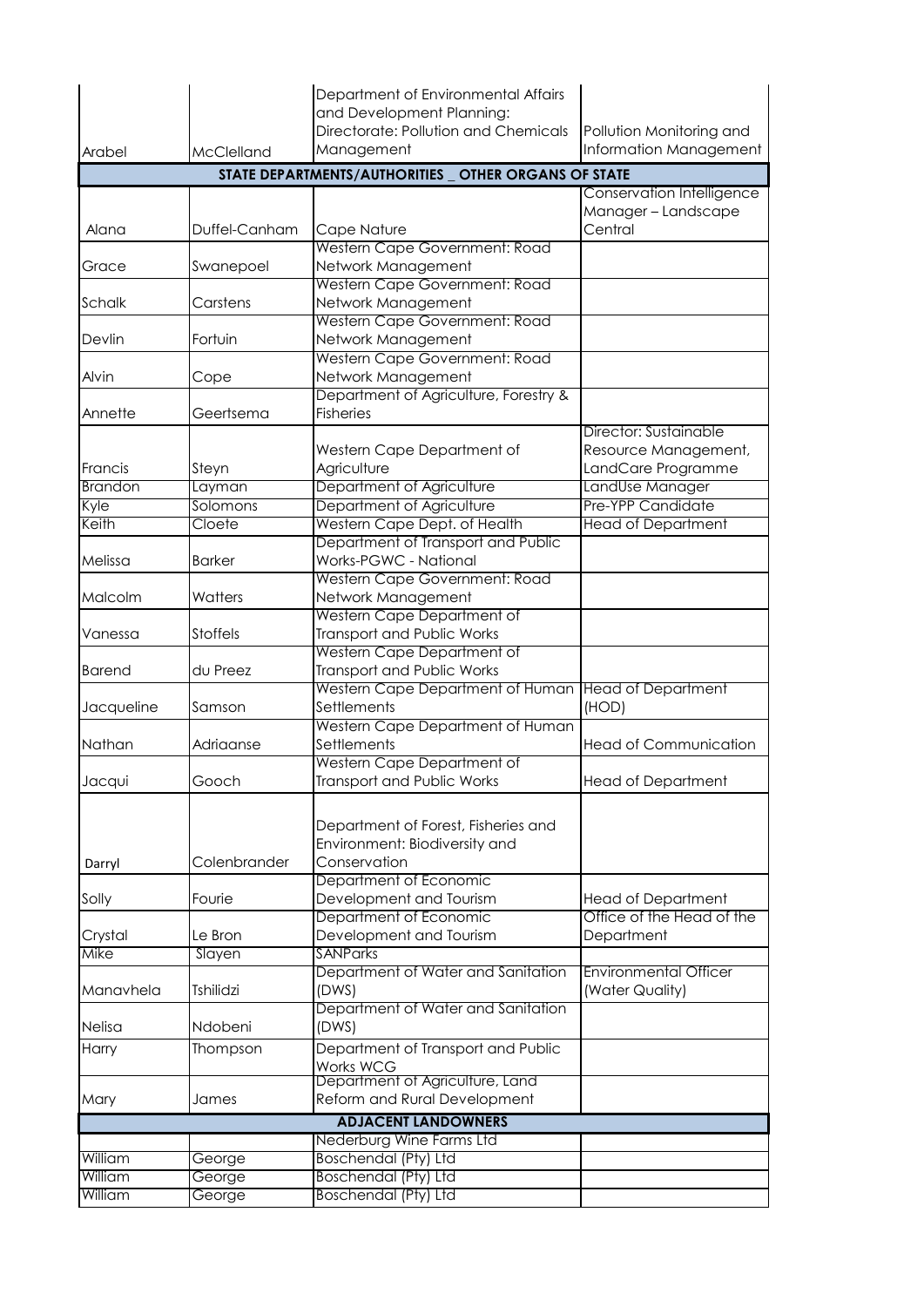| William              | George                     | <b>Boschendal (Pty) Ltd</b>                                                                             |                                                                               |
|----------------------|----------------------------|---------------------------------------------------------------------------------------------------------|-------------------------------------------------------------------------------|
| Rose                 | Jordaan                    | Plaisir De Marle                                                                                        |                                                                               |
| William              | George                     | <b>Boschendal (Pty) Ltd</b>                                                                             |                                                                               |
| Simon                | Olding                     | Goede Hoop                                                                                              |                                                                               |
|                      |                            | <b>WARD COUNCILLORS</b>                                                                                 |                                                                               |
| Alldridge            | Frazenburg                 | Ward 1 Councillor                                                                                       |                                                                               |
| Xoliswa              | Mdemka                     | Stellenbosch Municipal Councillor<br>Mayco                                                              | PR Councillor, Portfolio<br>Councillor: Parks, Open<br>Spaces and Environment |
|                      |                            | <b>RATE PAYERS ASSOCIATION</b>                                                                          |                                                                               |
|                      |                            |                                                                                                         |                                                                               |
| André                | Pelser                     | Stellenbosch Ratepayers Association<br>Franschhoek Heritage & Ratepayers                                | Chairperson                                                                   |
|                      |                            | Association                                                                                             |                                                                               |
|                      |                            | <b>REGISTERED HERITAGE CONSERVATION BODIES / AUTHORITIES</b>                                            |                                                                               |
| Patricia             | Botha                      | Stellenbosch Interest Group                                                                             | Chairperson                                                                   |
| <b>Berta</b>         | Hayes                      | Stellenbosch Interest Group                                                                             | Secretary                                                                     |
| Ronel                | Fourie                     | Stellenbosch Heritage Foundation                                                                        |                                                                               |
| Dr Rolf              | Annas                      | Drakenstein Heritage Foundation                                                                         |                                                                               |
| Janine               | Myburgh                    | Pniel Heritage and Cultural Trust                                                                       |                                                                               |
|                      |                            |                                                                                                         |                                                                               |
| Fanie                | Makhanya                   | South African Heritage Resources<br>Agency (SAHRA)                                                      | Chairperson                                                                   |
|                      |                            | South African Heritage Resources                                                                        |                                                                               |
| Adv Lungisa          | Malgas                     | Agency (SAHRA)                                                                                          | Acting CEO<br>Archeological,                                                  |
| Phillip              | Hine                       | South African Heritage Resources<br>Agency (SAHRA)                                                      | Palentology & Meterolegy<br>Manager                                           |
| Nkululeko            | Ntanzi                     | South African Heritage Resources<br>Agency (SAHRA)                                                      | <b>Built Environment Assistant</b>                                            |
| Ben                  | Mwasinga                   | South African Heritage Resources<br>Agency (SAHRA)                                                      | Manager: Built<br><b>Environment Unit</b>                                     |
| Dumisani             | Sibayi                     | South African Heritage Resources<br>Agency (SAHRA)                                                      | <b>Heritage Conservation</b><br>Management Executive<br>Officer               |
| <b>Mxolisi</b>       | Dlamuka                    | Heritage Western Cape                                                                                   |                                                                               |
| Stephanie<br>Waseeta | <b>Barnardt</b><br>Dhansay | Heritage Western Cape<br>Heritage Western Cape                                                          | Heritage Officer                                                              |
|                      |                            | <b>LOCAL AUTHORITY</b>                                                                                  |                                                                               |
|                      |                            | Stellenbosch Municipality: Community                                                                    |                                                                               |
| Schalk               | van der Merwe              | & Protection Services:<br>Stellenbosch Municipality                                                     | Local Authority:<br><b>Environmental Planner</b>                              |
| Barbara-Ann          | Henning                    | Stellenbosch Municipality: Spatial<br>Planning, Heritage & Environment                                  | Local Authority                                                               |
| Chantal              | Hauptfleisch               | Stellenbosch Municipality: Spatial<br>Planning, Heritage & Environment                                  |                                                                               |
| Quinton              | <b>Bailey</b>              | Cape Winelands Biosphere Reserve /<br>Cape Winelands District Municipality:<br>Environmental Management | <b>District Municipality</b>                                                  |
| Colin R              | Peterson                   | Cape Winelands District Municipality:<br>Environmental Management                                       | <b>District Municipality</b>                                                  |
| Julian               | Kruger                     | Cape Winelands District Municipality:<br>Environmental Management                                       |                                                                               |